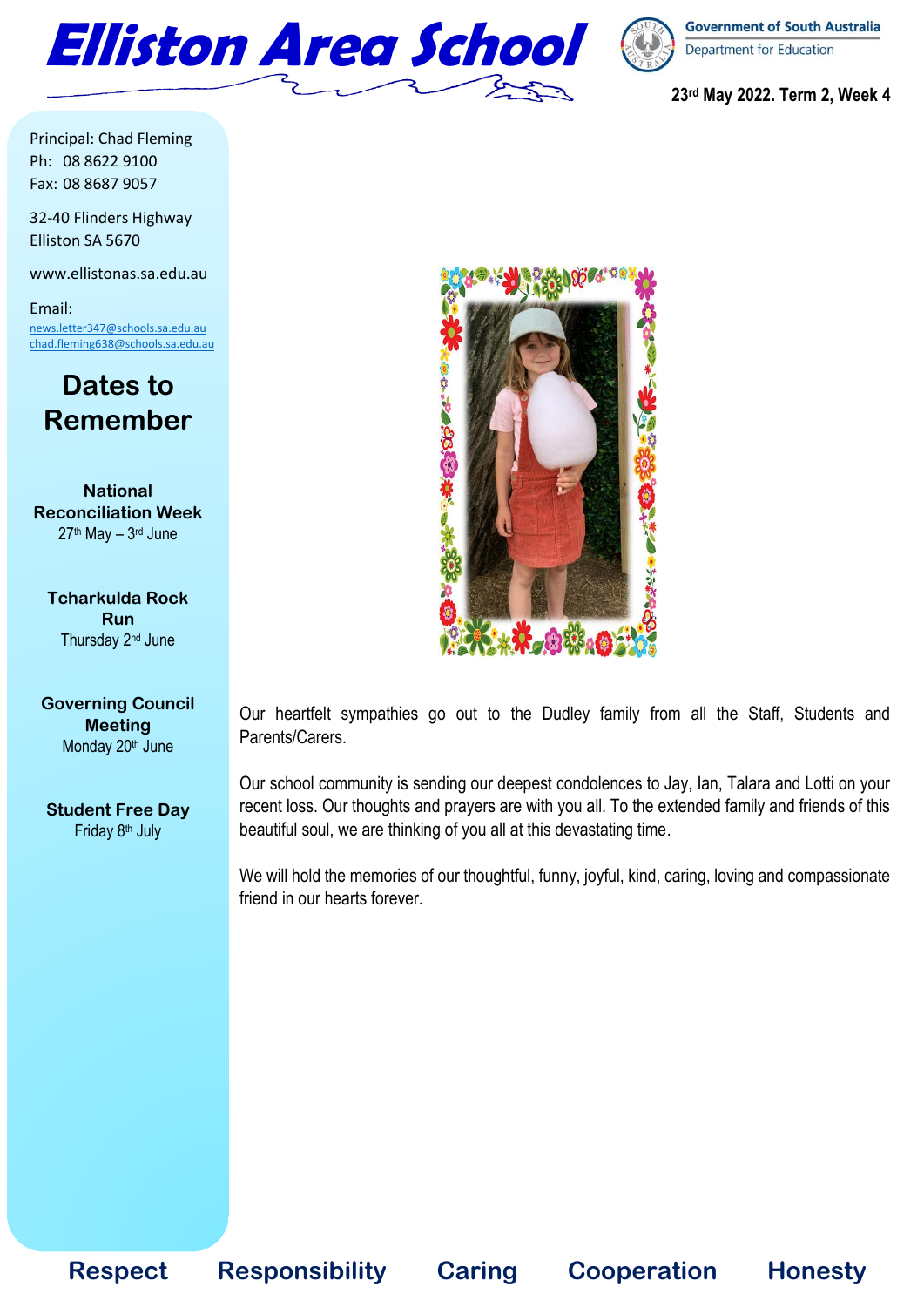

**23rd May 2022. Term 2, Week 4**

# **School News**

## **Fun Run**

This Friday 27th of May 2022

2pm-3pm

Final track locations of the 3km and 5km tracks will be communicated with families later in the week.

This event will be in preparation for the Tcharkuldu Cross Country event at Minnipa on Thursday the 2<sup>nd</sup> of June.

### **Running Club**

From 8.40am-9.00am each morning leading up to Tcharkuldu. Students will be running around the oval and supervised by the crossing duty teacher.

# **WANTED: Scrap Metal**

The secondary Design and Technology students are looking for scrap metal they can weld together to create SCRAP METAL SCULPTURES. If

you have any old rusty scrap metal, nuts and bolts or old machinery parts that we could cut up and use in our sculptures it would be greatly appreciated. Please let Mr Fleming know on 0488546188 or simply drop off at the front office or near the Design and Technology shed. Thank you in advance for your valuable donations.



Sculpture by Beau Jacobs

# **School Fees**

A reminder to parents that **Material and Service fees for 2022 are overdue**.

These were invoiced in February. The options to pay these amounts are listed below.

Statements were recently given to all families with amounts outstanding.

Some of these were simply reminders for amounts invoiced since the start of the year e.g. uniforms, which parents may have overlooked paying.

These fees support the school and enable us to deliver a variety of programs for our students.

Paying in instalments is an option; please talk with Julie Custance or Chad Fleming regarding this.

1. Payment by Cash, Cheque or Online Payment to the School's Bank Account (BSB and Account details can be obtained by contacting the school or are at the bottom of your invoice)

2. Enter into an Instalment Agreement with the school to pay in manageable amounts, weekly, fortnightly or monthly. Contact Julie at the school to begin instalments by cash, cheque or online payment.

If families have difficulty paying they may be eligible for School Card.

School Card applications or information can be accessed via the internet or paper copies can be obtained from the front office at the school

# 

## **May Birthdays**

27<sup>th</sup> Hartlee Edwards 29th Gemma Ross

# **Active After School**

**Football – Town Oval** 

**Thursday** from 3:30pm - 4:30pm  $5 - 11$  vears of age. Please bring a water bottle

# **SRC Canteen**

### **CANTEEN will be every Friday.**

| <b>Pies</b><br><b>Sausage Rolls</b> | \$2.50      | \$3.50 Large Spring Rolls<br><b>Pizza</b> | \$2.50<br>\$2.50 |
|-------------------------------------|-------------|-------------------------------------------|------------------|
| Lasagne                             |             | \$3.50 Fruit Box                          | \$1.50           |
| <b>Sauce</b>                        | <b>Free</b> |                                           |                  |
| 34 C<br>.                           |             |                                           |                  |

Don't forget that orders need to be put in brown paper bags with your name, class and correct money and they need to be delivered to the box outside the Home Ec room

**Respect Responsibility Caring Cooperation Honesty**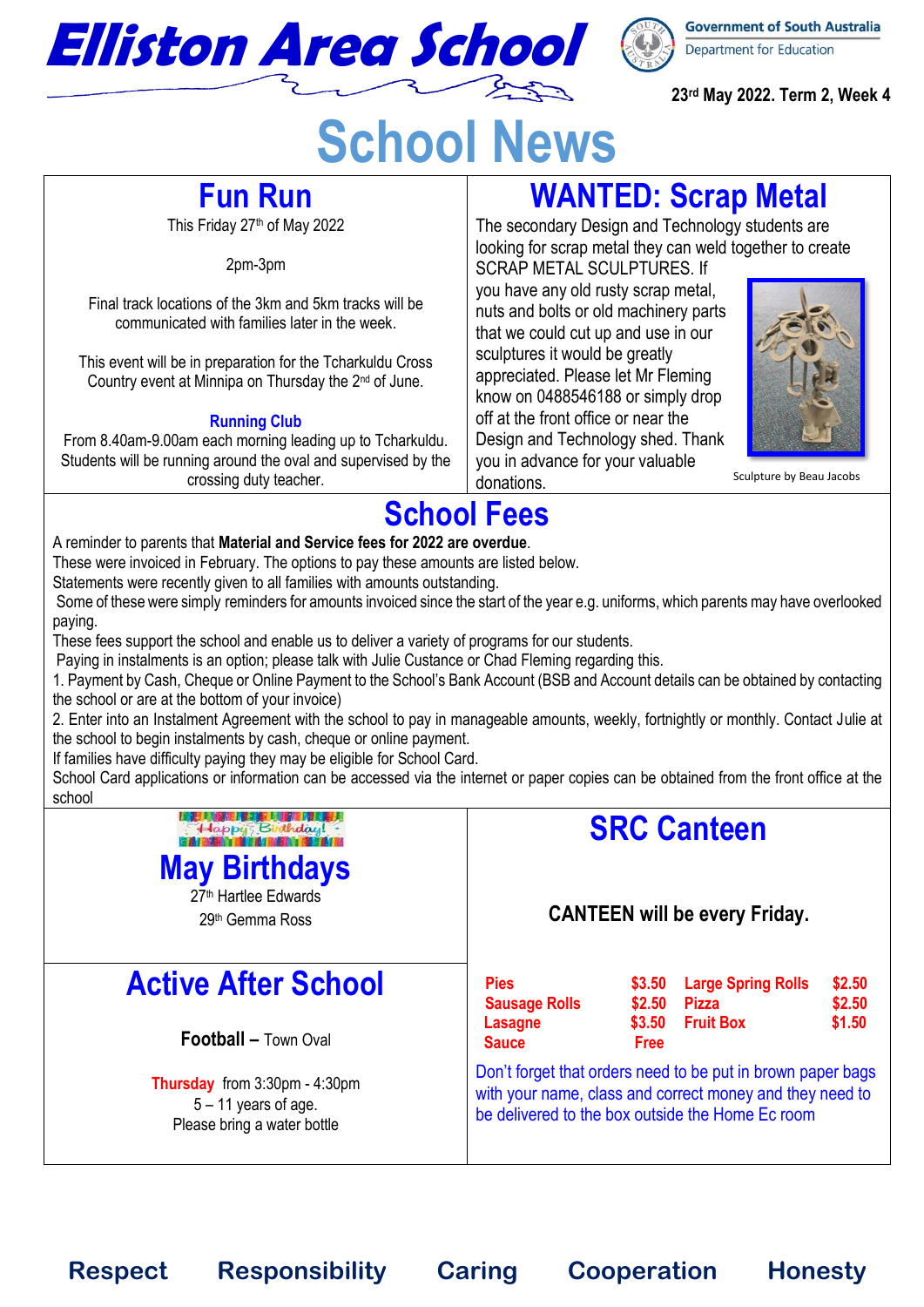

### **23rd May 2022. Term 2, Week 4**

# **PRINCIPALS READ ALOUD at HOME CHALLENGE**

Every time your child reads aloud to an adult, the students themselves, are required to record the book and the number of pages they read in their diary or home book and bring it to their parent/carer for initialling. If this takes place 3x per week students will be rewarded with 5 Stars/5 Sprit Award Points that will go towards their house team tally and classroom prizes. This Term we have also introduced a visual reading aloud at home tally in each class for the students to track their progress.

I will monitor each child's read aloud at home tally and thank them for taking the time to practice their reading, because as Dr Seuss always says **"The more you read, the more things you will know. The more that you learn, the more places you'll go".**



SRC Term 2

Week  $4-$ 

'Story time'

National Simultaneous Story time (NSS)<br>Wednesday 25 May 2022 at 11:00am

#### "Biggest Morning Tea"

Thursday 26<sup>th</sup> May 11:00am everyone welcome.

Please bring a plate of morning tea to share in your class

and a gold coin donation (Cancer Council)

Week 5 - Reconciliation Week (Whole school Activity)

Week 6 - Chicken Curry and Rice

Sponsor Indian Family- (Friday-lunch orders)

Week 7 - Friday - School Disco

Theme - Glow in the dark ........(Wear white)

Week 9 - Jump Rope for Heart afternoon.

**Lunch Orders Every Friday** 

# **Community News**

**Elliston Districts Football and Netball** News



**Colts Training** Thursday afternoon at 4:30pm

**Seniors Football Training** Tuesday and Thursday nights at 6:30pm

> **Net Set Go**  Thursday 3:45pm – 4:30pm

**E3 and E Reserves Netball Training** Thursday 4:30pm – 5:30pm

**U15 and Seniors Netball Training** Thursday  $5:30$ pm  $-7:00$ pm



Eyre Eye Centre will be visiting

Elliston on

Wednesday 25th May

Optometrist Tamra Karolewicz will be consulting from the Elliston Medical Centre, Memorial Drive Elliston

Appointments available between 10.30am - 3.30pm.<br>Consultations Bulk Billed

If you wish to make an appointment please call Eyre Eye Centre Port Lincoln on 8682 4566

See Life, See Eyre Eye Centre

**Respect Responsibility Caring Cooperation Honesty**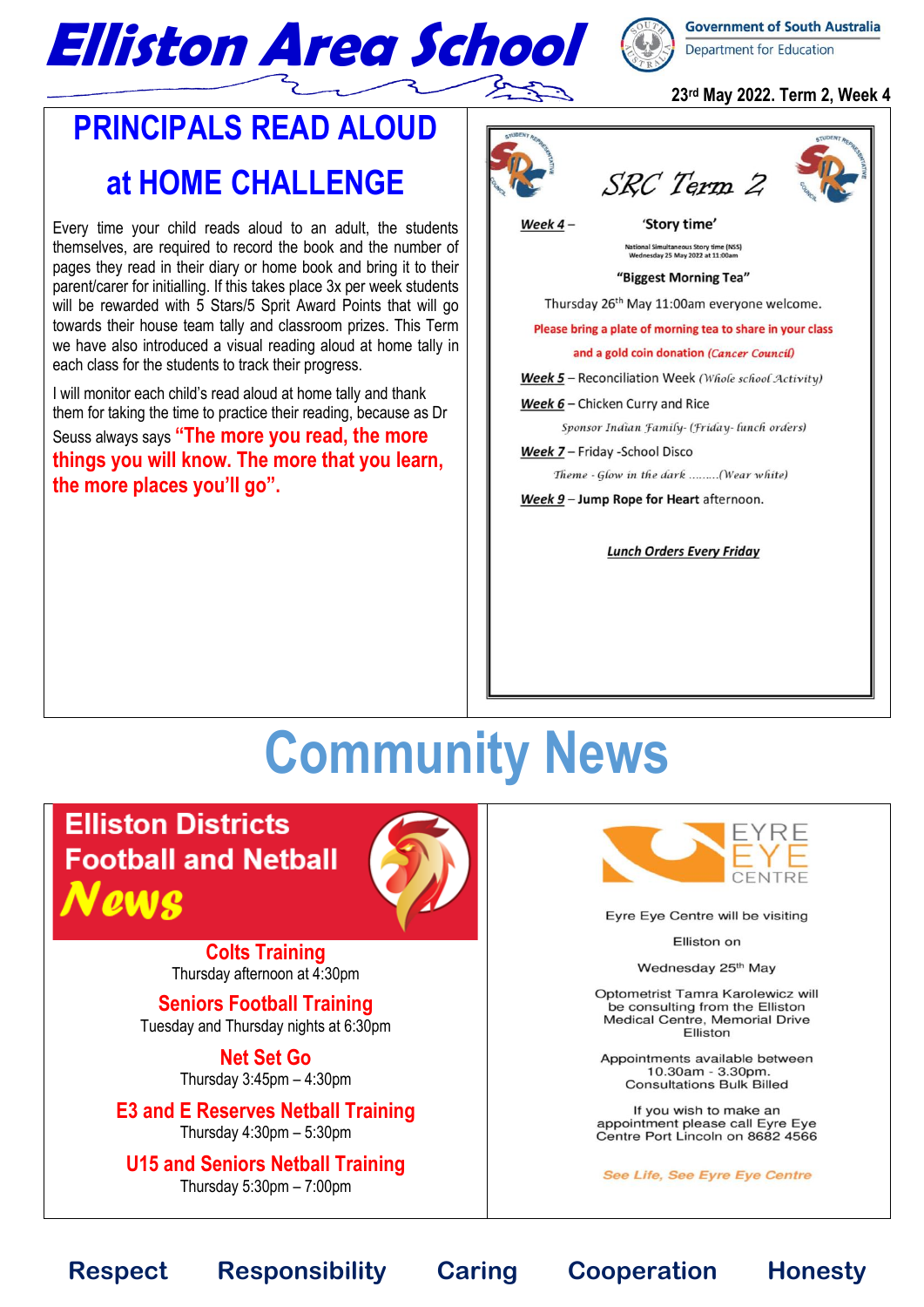

### **23rd May 2022. Term 2, Week 4**

**Royal Flying Doctor Service** The furthest corner. The finest care.

This Friday, 27th May, is the Annual RFDS Badge Day. Volunteers will be outside the Elliston Supermarket collecting donations for the RFDS. Please come by and support this amazing organisation.

### **A Grade** Elliston Districts 18.11-119 Tumby Bay 06.10-46

**Respect Responsibility Caring Cooperation Honesty**

**B Grade**  Elliston Districts 02.07-19 Tumby Bay 06.08-44

**Senior Colts** Elliston Districts 06.05-41

Tumby Bay 11.12-78

**Mini Colts** Elliston Districts 00.00-00 Tumby Bay 05.05-35

# Elliston Districts vs Tumby Bay **Results**

**A Grade:** TB 39 / EDNC 26 Incentive: EDNC Courtney Hull TB Alex Stratford

**A Res:** EDNC 45 / TB 23 Incentive : EDNC Jessica Bascomb TB Mia Challinger

**B Grade:** EDNC 48 / TB 37 Incentive: EDNC Tahlia Gosling TB Caitlin Sefferson

**B Res:** TB 30 / EDNC 27 Incentive: EDNC Jess Wilson TB: Brooke Neindorf

**D Grade:** EDNC 32 / TB 29 Incentive: EDNC Cayley Gray TB: Adler Larwood

**E Grade:** TB 47 / EDNC 17 Incentive EDNC Delilah Grey TB Romey Larwood

**E Res:** EDNC 9 / TB 5 Incentive: EDNC Isobel Hebberman TB Harper Franks

**Elliston Sports Centre Thursday night teas are available this week. Bar open Friday Night**

**Hot Finger Food available.**